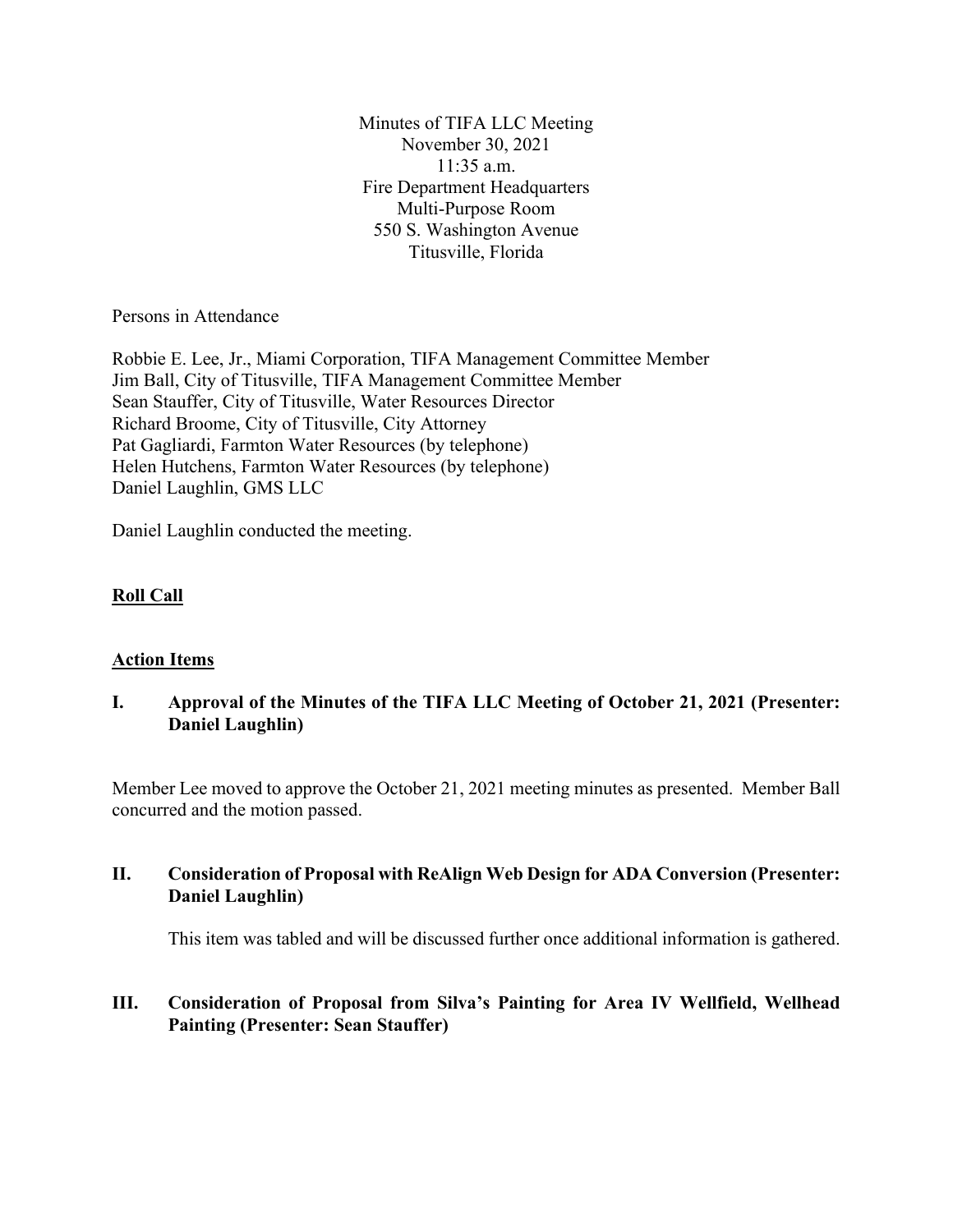Member Lee moved to approve the proposal from Silva's Painting in the amount of \$18,000 subject to amending the contract to include a 30-day termination provisions, any litigation would be in Brevard County and waiver of jury trial. Member Ball concurred and the motion passed.

### **Financial Items and Reports**

### **V Presentation of Fiscal Year 2022 Budget (Presenter: Daniel Laughlin)**

Ms. Gagliardi stated, I want to point out a few things in the budget, it does include the ADA compliance consulting and wellhead painting. The city suggested that we use an Inland Marine policy which will save significant money with the liability insurance and recommended we increase the cash reserve from \$300,000 to \$450,000. We also included road workmaintenance of the roads that has been deferred over time. That work is out for bid, but we estimate \$75,000 spread over two years with \$50,000 in 2022 and \$25,000 in 2023. My one concern in spreading the road work over two years is we lose some economies of scale and it might go up from there due to having to bring back the equipment at a later date. Those are the big changes in the budget from last year.

Member Lee stated, the other concern I have about the roadwork is the weather, if we get the weather right I would hate to get 75% of the job done and have to pull off. We need to complete it while we are there. It may be that we only get 50% of the job done and have to pull out anyway.

After further discussion, it was decided to do all road repair work in 2022.

Member Ball moved to approve the proposed fiscal year 2022 budget as amended putting the total cost of the road work on fiscal year 2022. Member Lee concurred and the motion passed.

## **V. Ratification of Expenses Paid from Operating Account and Request for Reimbursement (Presenter: Daniel Laughlin)**

Member Ball moved to ratify the expenses paid from the operating account and request for reimbursement in the amount of \$10,443.76. Member Lee concurred and the motion passed.

#### $\setminus$ **Staff Reports/Informational Items**

### **VI. Discussion of Public Comment Procedure**

Mr. Laughlin stated we discussed this at the last meeting, we sent around the proposed procedure and received comments from the city and Farmton.

Member Ball moved to adopt the public comment procedure as presented. Member Lee concurred and the motion passed.